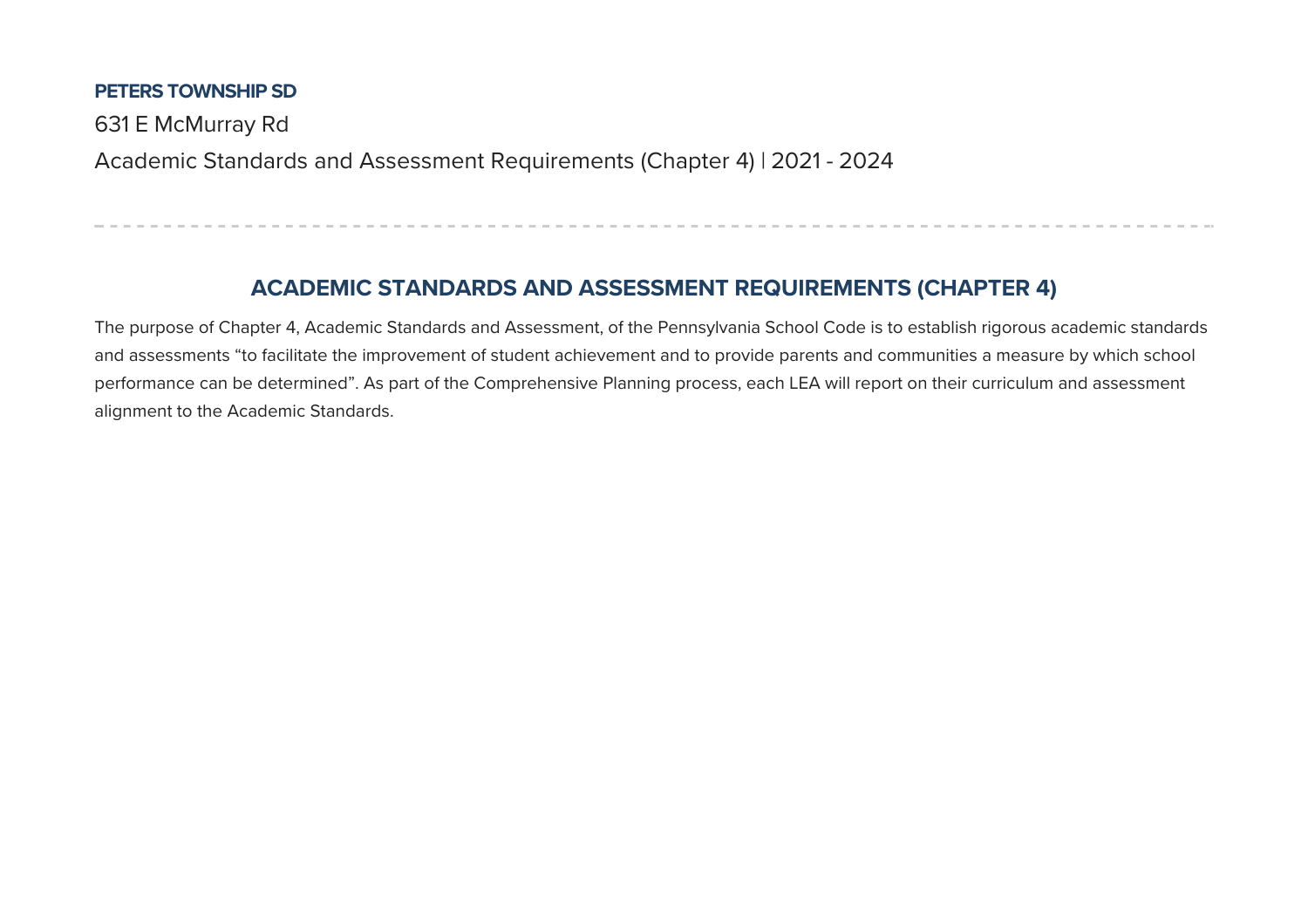### **ACADEMIC STANDARDS AND PLANNING**

Chapter 4 specifies the minimum curriculum requirements that are to be provided within each grade band.

A written curriculum framework specifies what and when content is taught for each subject within the LEA. In this section, LEAs identify whether a written curriculum exists for each subject area and in what grade spans the subject is taught.

| <b>Chapter 4</b><br><b>Curriculum and Instruction Requirements</b> | <b>Written Curriculum Framework</b> | <b>Taught within the Grade Span</b> |
|--------------------------------------------------------------------|-------------------------------------|-------------------------------------|
| PA-Core English Language Arts                                      | K-2, 3-5, 6-8, 9-12                 | K-2, 3-5, 6-8, 9-12                 |
| <b>PA-Core Mathematics</b>                                         | K-2, 3-5, 6-8, 9-12                 | K-2, 3-5, 6-8, 9-12                 |
| <b>Science and Technology</b>                                      | K-2, 3-5, 6-8, 9-12                 | K-2, 3-5, 6-8, 9-12                 |
| <b>Environment and Ecology</b>                                     | K-2, 3-5, 6-8, 9-12                 | K-2, 3-5, 6-8, 9-12                 |
| <b>Civics and Government</b>                                       | K-2, 3-5, 6-8, 9-12                 | K-2, 3-5, 6-8, 9-12                 |
| <b>Economics</b>                                                   | K-2, 3-5, 6-8, 9-12                 | K-2, 3-5, 6-8, 9-12                 |
| Geography                                                          | K-2, 3-5, 6-8, 9-12                 | K-2, 3-5, 6-8, 9-12                 |
| <b>History</b>                                                     | K-2, 3-5, 6-8, 9-12                 | K-2, 3-5, 6-8, 9-12                 |
| <b>Arts and Humanities</b>                                         | K-2, 3-5, 6-8, 9-12                 | K-2, 3-5, 6-8, 9-12                 |
| Health, Safety, and Physical Education                             | K-2, 3-5, 6-8, 9-12                 | K-2, 3-5, 6-8, 9-12                 |
| <b>Family and Consumer Sciences</b>                                | $6-8, 9-12$                         | $6-8, 9-12$                         |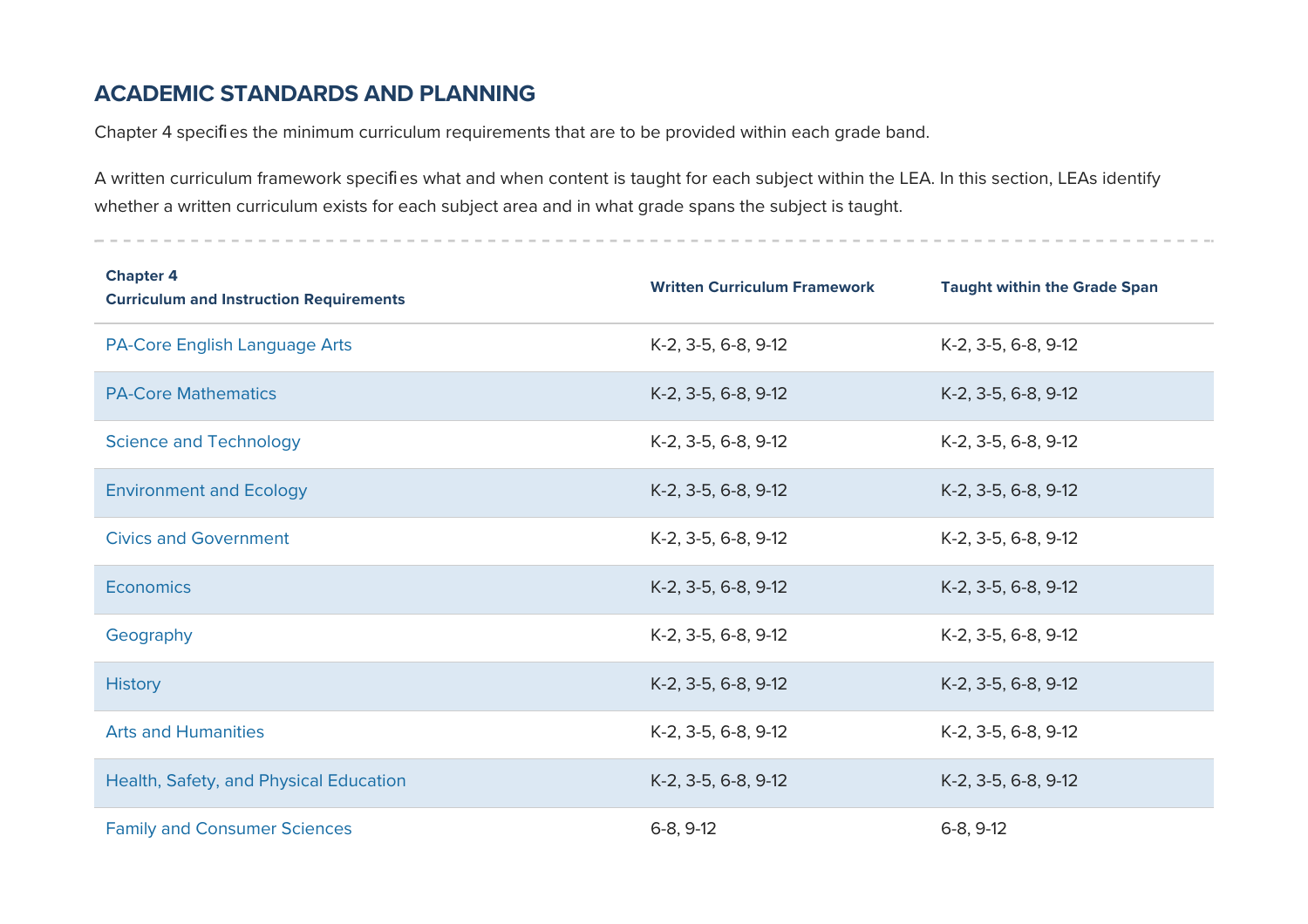| <b>Chapter 4</b><br><b>Curriculum and Instruction Requirements</b> | <b>Written Curriculum Framework</b> | <b>Taught within the Grade Span</b> |
|--------------------------------------------------------------------|-------------------------------------|-------------------------------------|
| Reading and Writing for Science and Technical Subjects             | $6-8, 9-12$                         | $6-8, 9-12$                         |
| Reading and Writing for History and Social Studies                 | $6-8, 9-12$                         | $6-8, 9-12$                         |
| <b>Career Education and Work</b>                                   | K-2, 3-5, 6-8, 9-12                 | K-2, 3-5, 6-8, 9-12                 |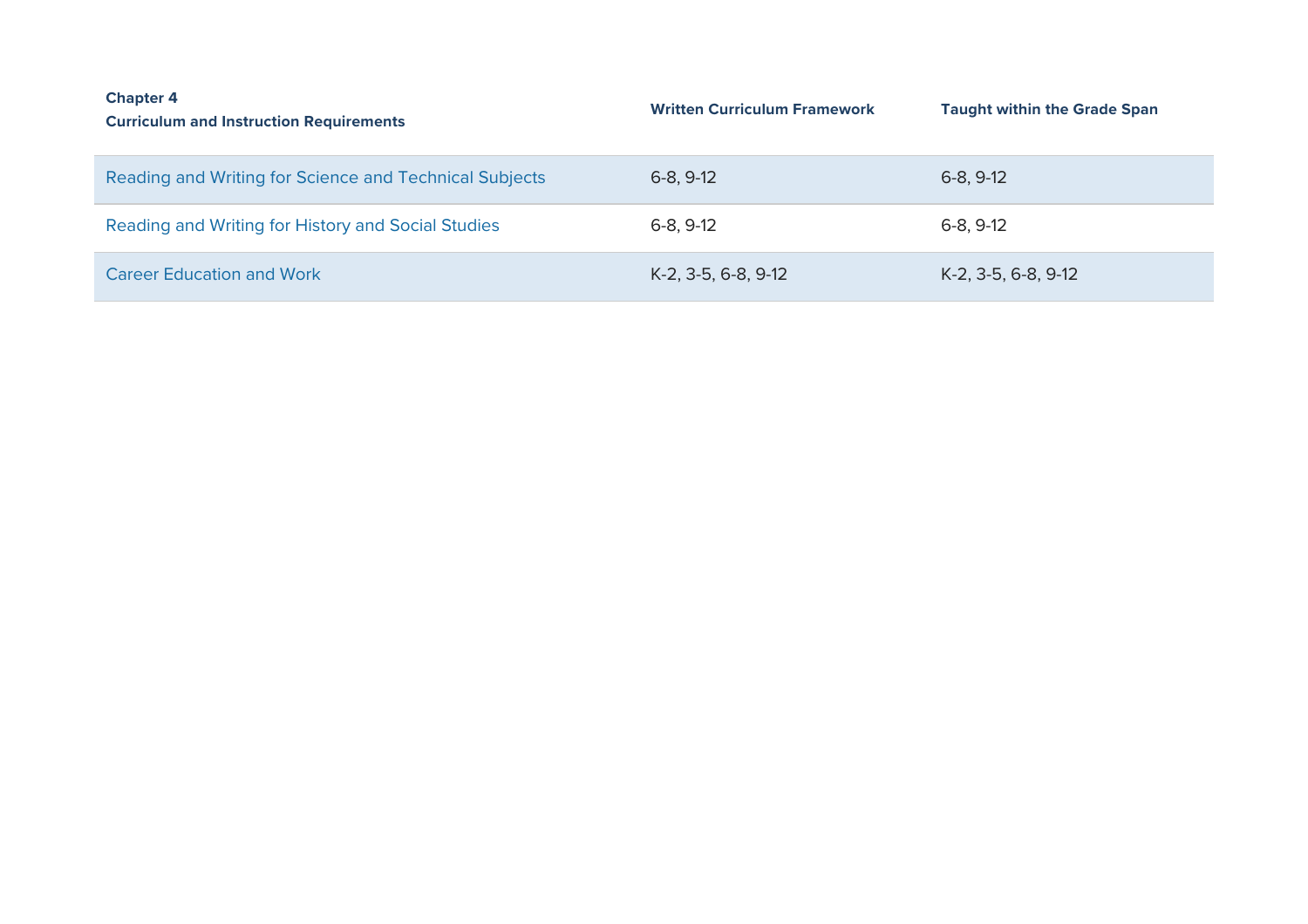#### **ASSURANCES: STANDARDS ALIGNMENT**

The academic standards are benchmark measures that define what students should know and be able to do at specified grade levels beginning in grade 3. The standards are promulgated as state regulations. As such, they must be used as the basis for curriculum and instruction in Pennsylvania's public schools.

| <b>Standards</b>                                                                                | Yes/No |
|-------------------------------------------------------------------------------------------------|--------|
| Grade K-2 locally developed curriculum is aligned to PA Core/Academic Content Standards         | Yes    |
| Grade 3-5 locally developed curriculum is aligned to PA Core/Academic Content Standards         | Yes    |
| Grade 6-8 locally developed curriculum is aligned to PA Core/Academic Content Standards         | Yes    |
| Grade 9-12 locally developed curriculum is aligned to PA Core/Academic Content Standards        | Yes    |
| Our LEA has a standardized format for mapping LEA curriculum to the PA Core/Academic Standards. | Yes    |

1. Describe your LEA's process for reviewing alignment to the PA Academic Standards and evaluating and updating the written curriculum. Curricula in the Peters Township School District is one of its strongest components. Curriculum development in the District is a continual and dynamic process making an effective academic program of studies available to our students. Various content areas are at different levels of the design, implementation and evaluation stages of curriculum development. The following is a listing of the various stages in the curriculum development process. This cycle is a quide and may be impacted and changed based on assessment data and the needs of our students. 1. Research Phase—During this phase, teachers will gather research, examine student performance data, visit schools with quality programs, attend national, state, and local conferences, conduct surveys where appropriate, review pilot materials, review the current curriculum quides, share this information at grade level and departmental meetings and set the direction for the curriculum for the next five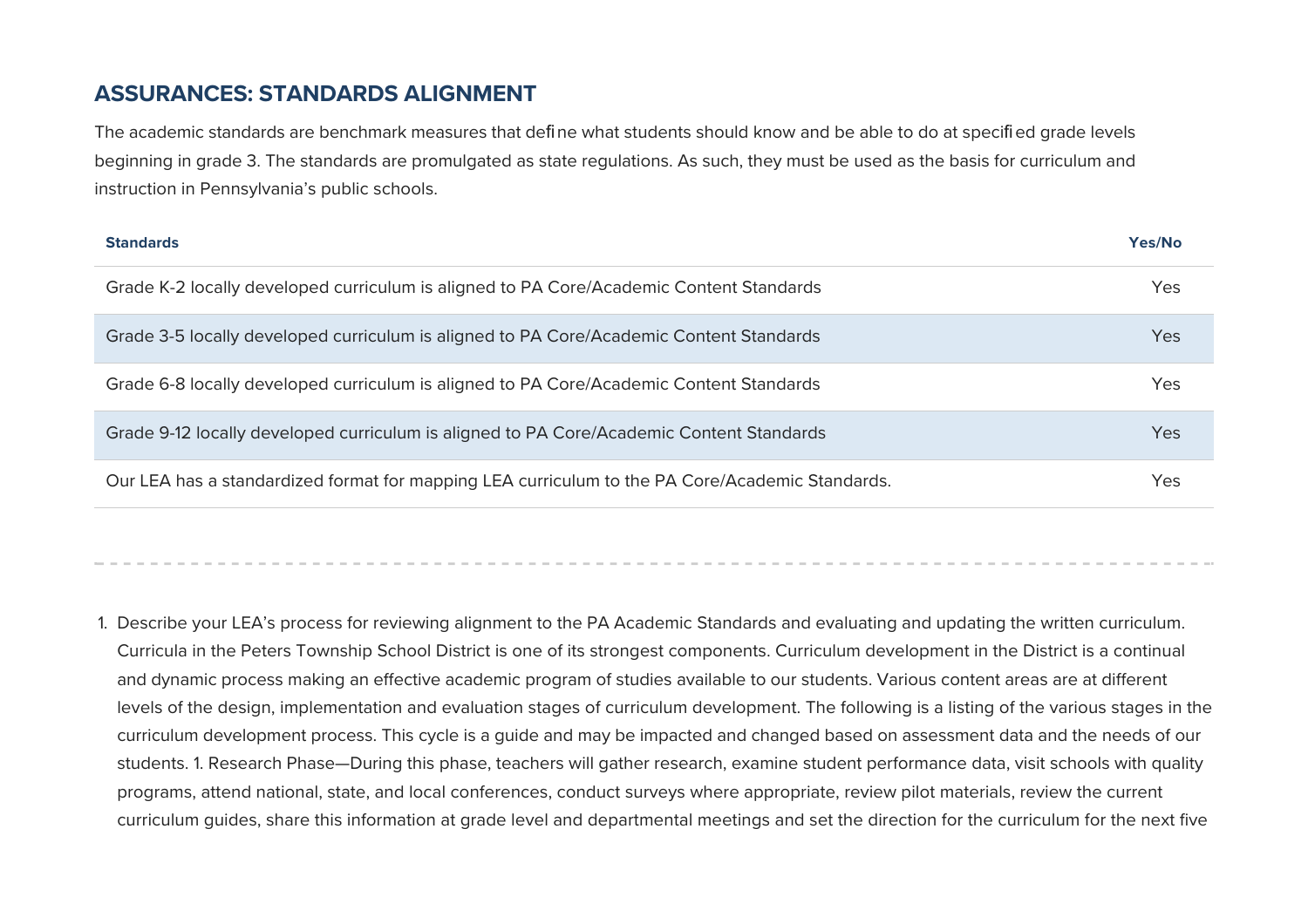years. 2. Pilot/Write Phase—During this phase, teachers may pilot different programs, strategies and materials they are considering for implementation, receive training on the Understanding By Design curriculum writing process, review and propose textbooks for adoption and write the revised curriculum using curriculum management software. The curriculum will be developed by unit and will include: appropriate grade level(s), length of course, vocabulary, textbooks and supplemental materials, the standards being addressed, understandings, essential questions, objectives, assessments, instructional strategies/procedures and differentiation. Curriculum writing software will be used. 3. Implementation—During this phase, teachers will implement the new curriculum, monitoring strengths and needs of the curriculum and/or materials throughout the year. 4. Monitoring—During this phase, teachers will implement modifications that they observed as areas of need from the implementation phase. Curriculum writers will make these changes within the curriculum software (if available) and monitor the results. 5. Continue to monitor—During this phase, the monitoring continues and departments may meet to identify any areas that may need additional support or revision. 6. Evaluation—During this phase, teachers will evaluate the impact of their curriculum on student achievement, examining standardized test scores, AP/AT data and common/local assessments in preparation for the beginning of their curriculum cycle the following year.

2. List resources, supports or models that are used in developing and aligning curriculum.

The District utilizes OnHand Schools Curriculum Management Software as the curriculum mapping tool. Using an online curriculum mapping tool provides our teachers with the ability to reflect and revise their curriculum on an ongoing basis. As needed, expert consultants are used to assist in the research phase process of curriculum writing.

3. How does the LEA ensure that all teachers have access to the written curriculum and needed instructional materials? Explain. Using the District's Curriculum Management System, OnHands Schools, all teachers have access to the curriculum. In addition, teachers have access to all instructional materials that are adopted during the research phase of curriculum writing. New teachers are paired with mentors who have expertise in the content area.

Based on the responses above, would aligning locally developed curriculum to the academic standards be a priority in your comprehensive plan? No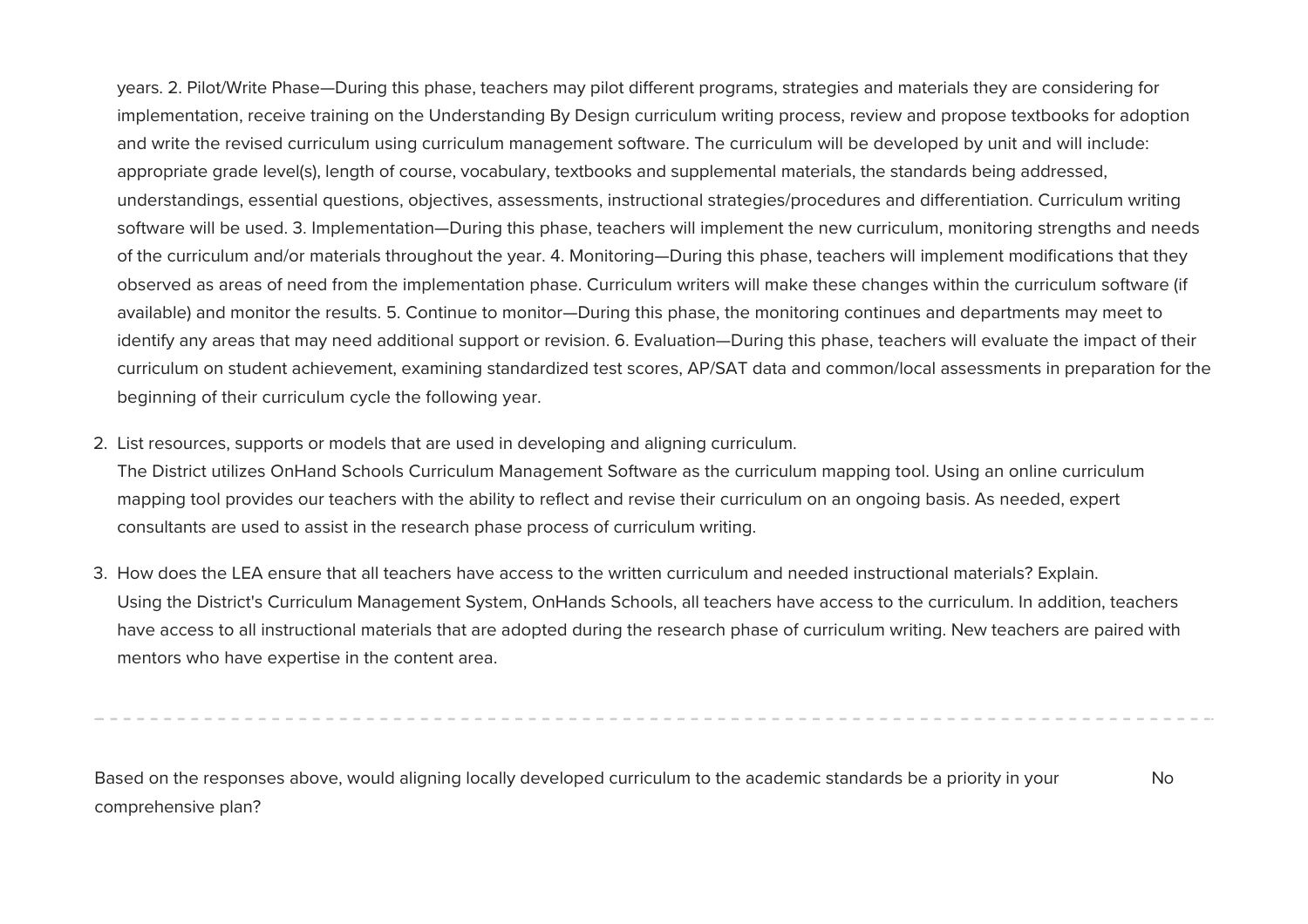### **ASSURANCES: CURRICULUM AND INSTRUCTION**

Chapter 4 establishes that public education provides planned instruction. As defined by Chapter 4, planned instruction is the instruction offered by a school entity based upon a written plan to enable students to achieve the academic standards under § 4.12 (relating to academic standards) and any additional academic standards as determined by the school entity.

| <b>Standards</b>                                                                                                                                                                                                                                                                                                                          | Yes/No     |
|-------------------------------------------------------------------------------------------------------------------------------------------------------------------------------------------------------------------------------------------------------------------------------------------------------------------------------------------|------------|
| LEA develops/maintains a standard format that includes scope, sequence, and pacing.                                                                                                                                                                                                                                                       | <b>Yes</b> |
| Essential content is developed from PA Core/Academic Content Standards. Essential content is developed from PA<br>Core/Academic or Alternate Content Standards.                                                                                                                                                                           | <b>Yes</b> |
| Content, resources, activities, and estimated instructional time are devoted to achieving the PA Core/Academic Content<br>StandardsContent, resources, activities, and estimated instructional time are devoted to achieving the PA Core/Academic or<br><b>Alternate Content Standards</b>                                                | Yes        |
| Consistency and continuity between planned courses, instructional units, and interdisciplinary studies around the PA<br>Core/Academic Content Standards exist.Consistency and continuity between planned courses, instructional units, and<br>interdisciplinary studies around the PA Core/Academic or Alternate Content Standards exist. | Yes.       |
| Courses and units of study are developed from measurable outcomes and/or objectives.                                                                                                                                                                                                                                                      | <b>Yes</b> |
| Course objectives to be achieved by all students are identified.                                                                                                                                                                                                                                                                          | <b>Yes</b> |
| Evidence of measurement procedures for the success of the objectives of a planned course, instructional unit, or interdisciplinary<br>studies exists.                                                                                                                                                                                     | Yes        |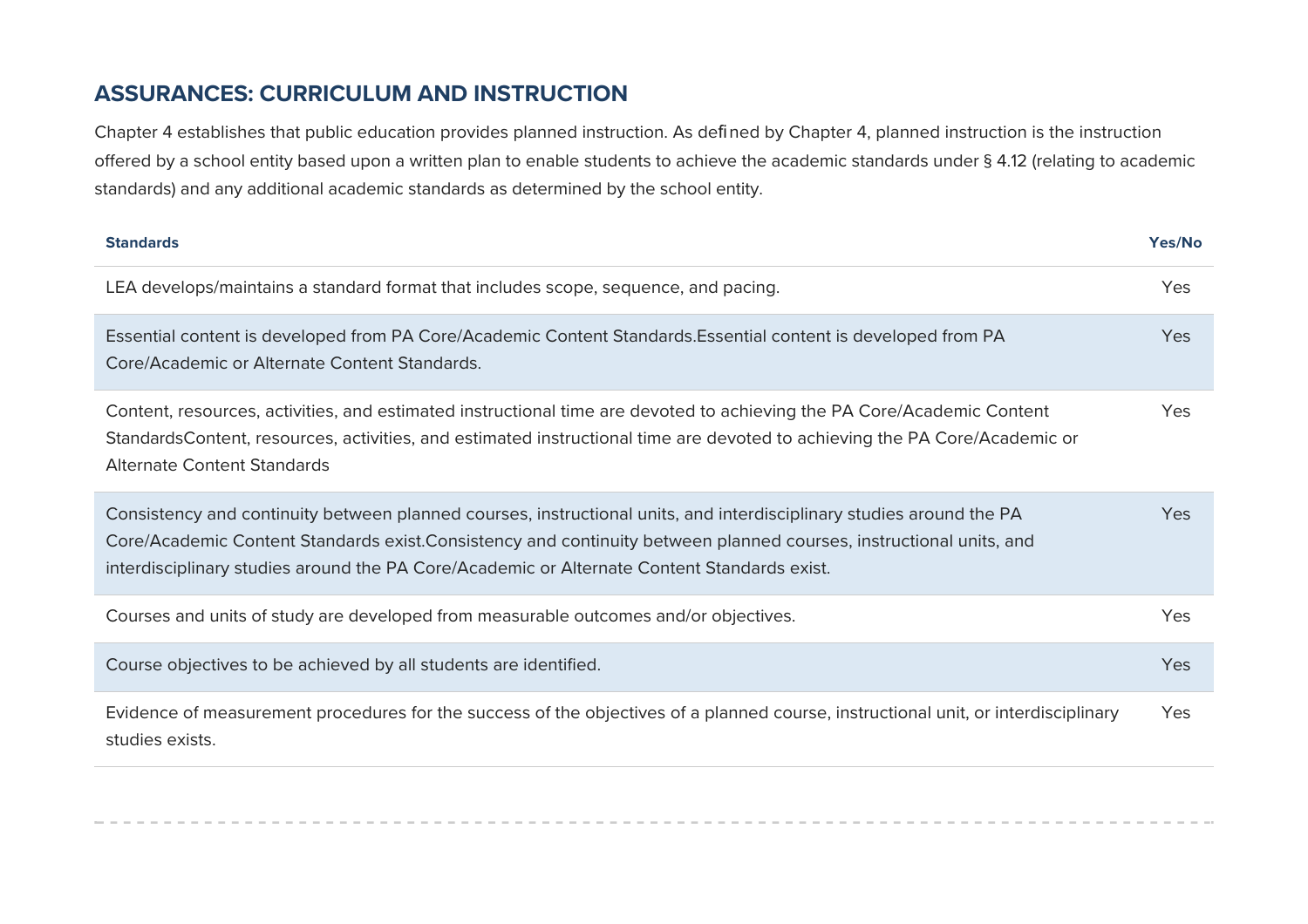1. What is your LEA's approved cycle for reviewing the locally developed curriculum?

The following cycles are using for develop District curriculum: 1. Research Phase—During this phase, teachers will gather research, examine student performance data, visit schools with quality programs, attend national, state, and local conferences, conduct surveys where appropriate, review pilot materials, review the current curriculum guides, share this information at grade level and departmental meetings and set the direction for the curriculum for the next five years. 2. Pilot/Write Phase—During this phase, teachers may pilot different programs, strategies and materials they are considering for implementation, receive training on the Understanding By Design curriculum writing process, review and propose textooks for adoption and write the revised curriculum using curriculum management software. The curriculum will be developed by unit and will include: appropriate grade level(s), length of course, vocabulary, textbooks and supplemental materials, the standards being addressed, understandings, essential questions, objectives, assessments, instructional strategies/procedures and differentiation. Curriculum writing software will be used. 3. Implementation—During this phase, teachers will implement the new curriculum, monitoring strengths and needs of the curriculum and/or materials throughout the year. 4. Monitoring—During this phase, teachers will implement modifications that they observed as areas of need from the implementation phase. Curriculum writers will make these changes within the curriculum software (if available) and monitor the results. 5. Continue to monitor—During this phase, the monitoring continues and departments may meet to identify any areas that may need additional support or revision. 6. Evaluation—During this phase, teachers will evaluate the impact of their curriculum on student achievement, examining standardized test scores, AP/AT data and common/local assessments in preparation for the beginning of their curriculum cycle the following year.

2. What is your LEA's intent to revise the locally developed curriculum during this comprehensive plan cycle?

During this comprehensive plan cycle, the following content areas will be in the research phase of the curriculum cycle: Social Studies, English Language Arts, and Science. In addition, a new curriculum Visual Arts will be implemented along with new units developed for Physical Education and World Languages. Mathematics, Music, and Technology will continue in the monitoring phase.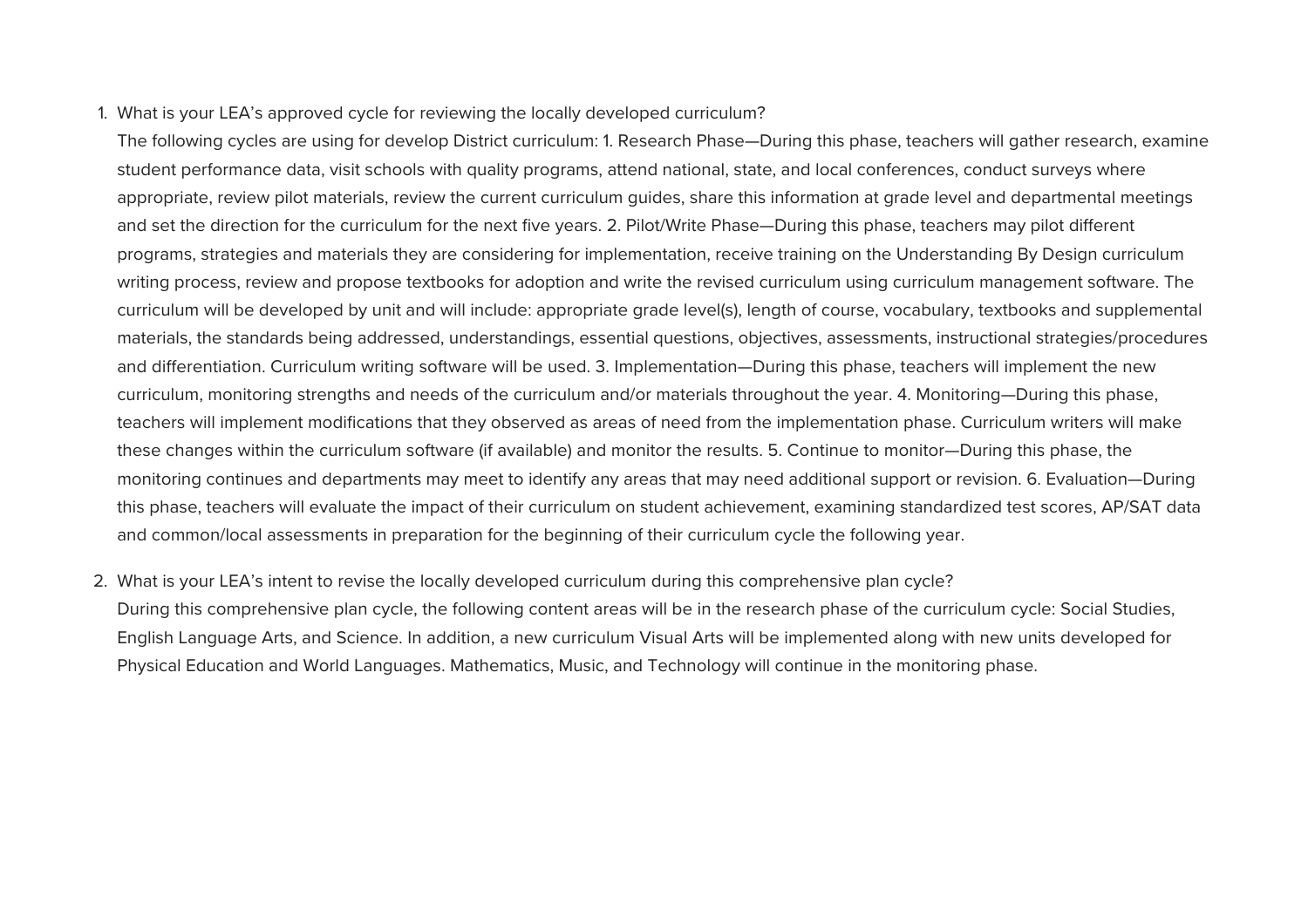# **ASSURANCES: CURRICULUM AND INSTRUCTION (CONTINUED)**

## **ACT 13**

Act 13 states that all professional employees must be evaluated once a year and temporary professional employees must be evaluated twice a year. Act 13 classifies educators as Classroom Professionals, Non-Teaching Principals, and Principals.

Assess the strengths, challenges, and trends of the classroom/school environments and instructional practices within your LEA.

Check if Act 13 is not used in educator evaluations (Charter/Cyber Charter School's only).

- 1. What percentage of the educators, who will be evaluated under Act 13, fall into each of the following categories? (Total percent sum of the 4 response boxes should equal 100%)
	- a. Data Available Classroom Teachers 26.5
	- b. Non-Data Available Classroom Teachers 64
	- c. Non-Teaching Professionals
		- 6
	- d. Principals

3.5

Total

70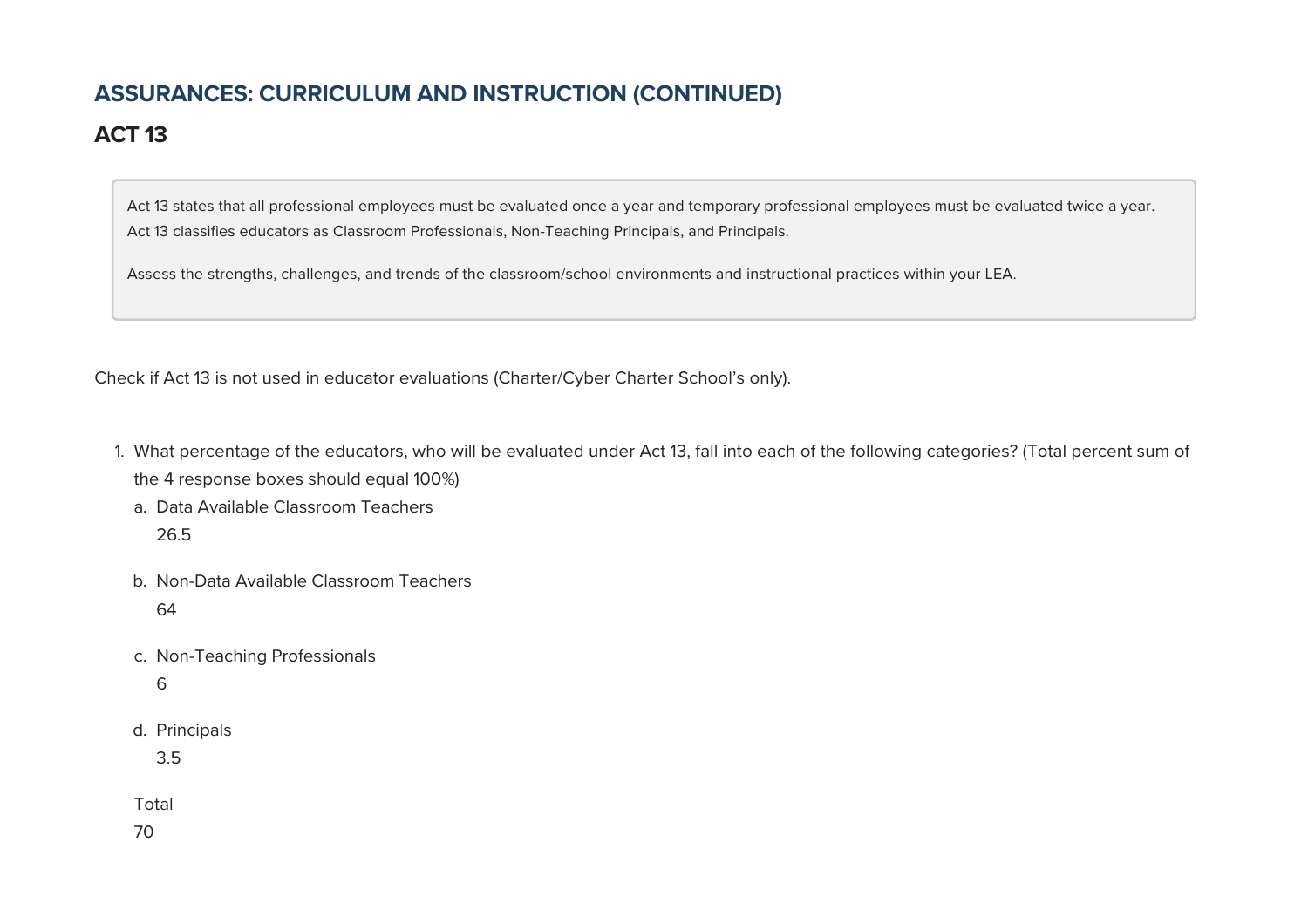2. On what observational components are classroom teachers rated the highest at the elementary/middle/high school level? (choose one in each domain)

|                                                          | <b>Elementary School</b>      | <b>Middle School</b>        | <b>High School</b>                           |
|----------------------------------------------------------|-------------------------------|-----------------------------|----------------------------------------------|
| Domain 1: Planning and                                   | 1b: Demonstrating Knowledge   | 1a: Demonstrating Knowledge | 1a: Demonstrating Knowledge                  |
| <b>Preparation</b>                                       | of Students                   | of Content and Pedagogy     | of Content and Pedagogy                      |
| <b>Domain 2: The Classroom</b>                           | 2a: Creating an Environment   | 2a: Creating an Environment | 2a: Creating an Environment                  |
| <b>Environment</b>                                       | of Respect and Rapport        | of Respect and Rapport      | of Respect and Rapport                       |
| <b>Domain 3: Instruction</b>                             | 3e: Demonstrating Flexibility | 3a: Communicating with      | 3e: Demonstrating Flexibility                |
|                                                          | and Responsiveness            | <b>Students</b>             | and Responsiveness                           |
| <b>Domain 4: Professional</b><br><b>Responsibilities</b> | 4f: Showing Professionalism   | 4f: Showing Professionalism | 4e: Growing and Developing<br>Professionally |

3. What are the action steps implemented or will be implemented to build upon the strengths found in the classroom teacher observations?

Multiple strength areas were identified at each grade ban with similarities across the schools. These areas of strength will be focused on to improve identified areas of challenge. Across all grade bans, teachers excel at knowing their students and creating an environment of respect and rapport. These components are vital to improving areas of growth. Teachers and administrators will review the component language for the areas of strength during an observation conference to discuss how to leverage the strength area to improve an area of growth. In addition, the strength areas will be mapped to coordinate with the growth areas when used for professional development purposes.

4. On what observational components are classroom teachers rated the lowest at the elementary/middle/high school level? (choose one in each domain)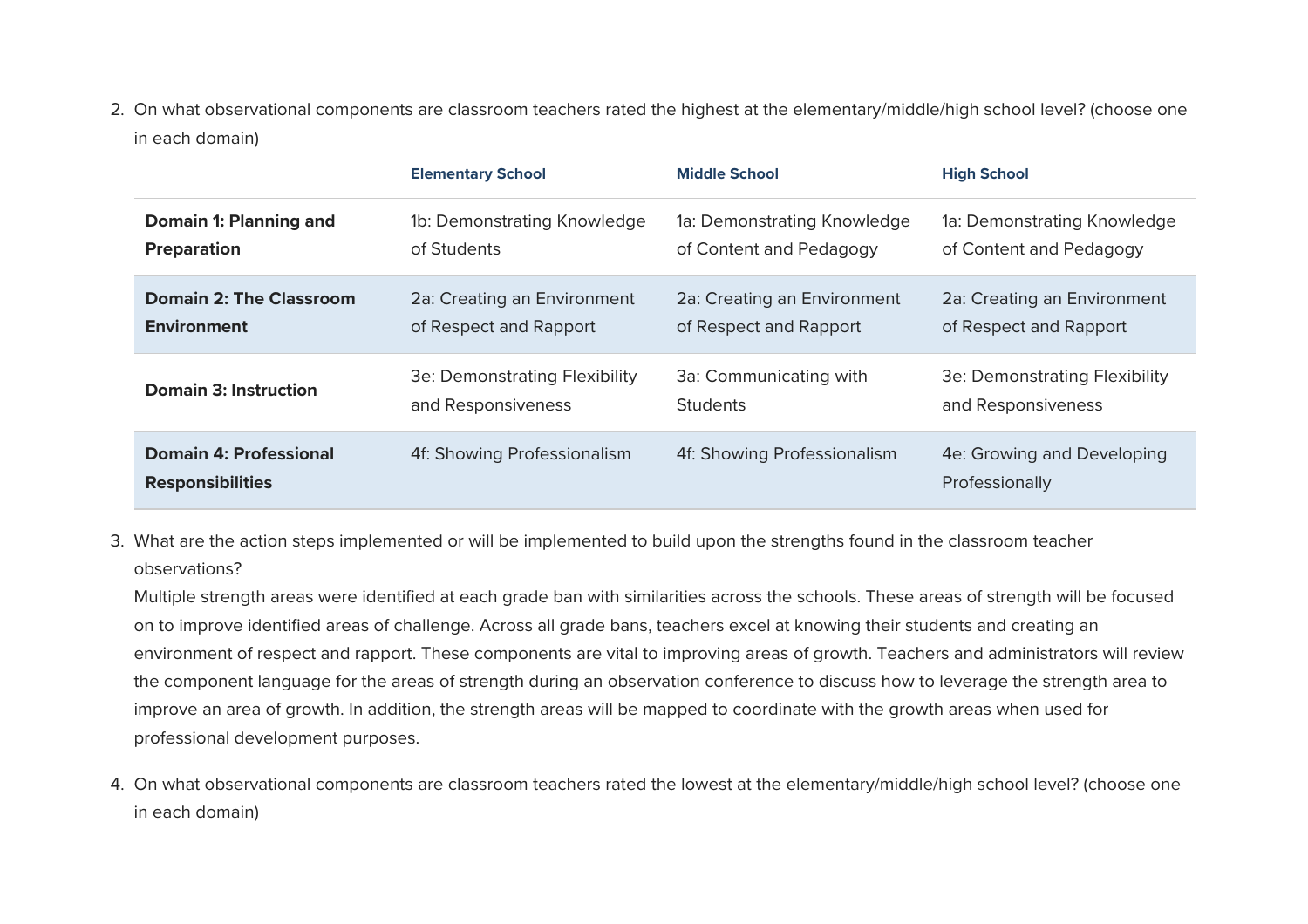|                                                          | <b>Elementary School</b>       | <b>Middle School</b>                | <b>High School</b>             |
|----------------------------------------------------------|--------------------------------|-------------------------------------|--------------------------------|
| Domain 1: Planning and                                   | 1f: Designing Student          | 1f: Designing Student               | 1f: Designing Student          |
| <b>Preparation</b>                                       | Assessments                    | <b>Assessments</b>                  | <b>Assessments</b>             |
| <b>Domain 2: The Classroom</b>                           | 2b: Establishing a Culture for | 2b: Establishing a Culture for      | 2b: Establishing a Culture for |
| <b>Environment</b>                                       | Learning                       | Learning                            | Learning                       |
| <b>Domain 3: Instruction</b>                             | 3d: Using Assessment in        | 3b: Using Questioning and           | 3d: Using Assessment in        |
|                                                          | Instruction                    | <b>Discussion Techniques</b>        | Instruction                    |
| <b>Domain 4: Professional</b><br><b>Responsibilities</b> | 4a: Reflecting on Teaching     | 4b: Maintaining Accurate<br>Records | 4a: Reflecting on Teaching     |

5. What are the action steps implemented or will be implemented to improve the challenges found in the classroom teachers observations?

The strength areas previously noted with be leveraged to improve areas of challenge identified. Designing and using assessments are important factors in identifying student learning. These areas were identified at nearly every grade ban and will be an area of focus when reviewing observations and teacher practice. Using the strength areas as a basis to improve on the growth areas, designing student assessments, establishing a culture for learning, and using assessments/questioning require teachers knowing their students for improvement.

6. In planning for the implementation of Act 13, what information would be used to determine the LEA Selected Measures and Principal Performance Goals? How will those goals be determined?

| <b>Goals Set</b>                      | <b>Comments/Considerations</b> |  |
|---------------------------------------|--------------------------------|--|
| <b>Provided at the district level</b> | PSSA, Keystone Exams           |  |
| <b>Provided at the building level</b> | PSSA, Keystone Exams           |  |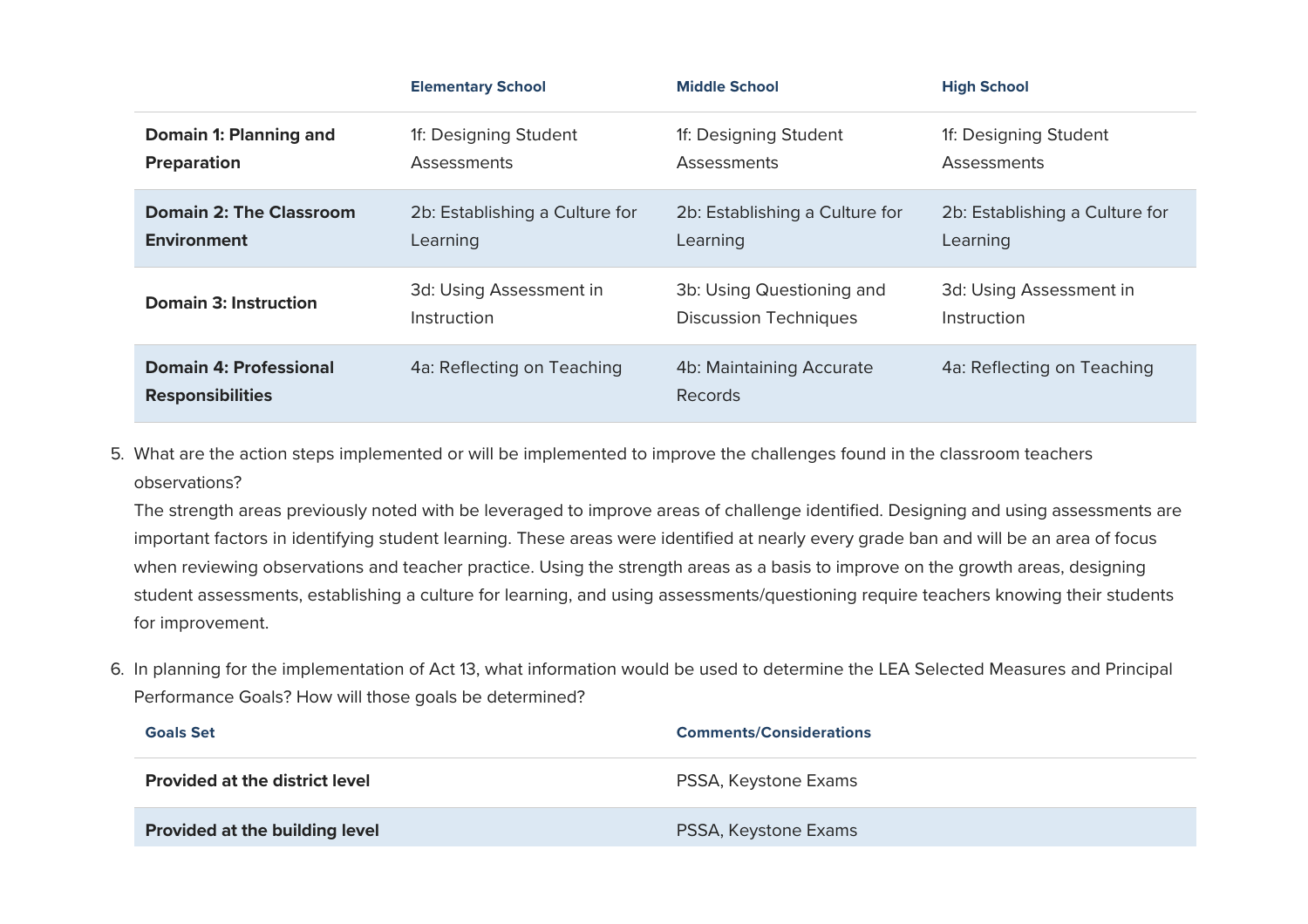| <b>Goals Set</b>                        | <b>Comments/Considerations</b>                             |  |
|-----------------------------------------|------------------------------------------------------------|--|
|                                         |                                                            |  |
| Provided at the grade level             | Acadience Data                                             |  |
| <b>Provided within the content area</b> | AP Exams, Formative or Summative Classroom Assessment Data |  |
| Individual teacher choice               | Reviewed with building level administrator                 |  |
| Other (state what other is)             | N/A                                                        |  |

7. What student performance evidence or artifacts will classroom teachers use to measure the progress and effectiveness of meeting the set goals? (include all those classified as classroom teachers)

| <b>Evidence</b>                                                    | <b>Grades/Content Area</b> | <b>Comments</b>                                               |
|--------------------------------------------------------------------|----------------------------|---------------------------------------------------------------|
| <b>Locally Developed School District Rubric</b>                    | $K - 12$                   | The rubric is embedded in the review of<br>IEP and SPM Goals. |
| <b>District-Designed Measure &amp; Examination</b>                 | N/A                        | N/A                                                           |
| <b>Nationally Recognized Standardized Test</b>                     | N/A                        | N/A                                                           |
| <b>Industry Certification Examination</b>                          | N/A                        | N/A                                                           |
| <b>Student Projects Pursuant to Local</b><br><b>Requirements</b>   | N/A                        | N/A                                                           |
| <b>Student Portfolios Pursuant to Local</b><br><b>Requirements</b> | N/A                        | N/A                                                           |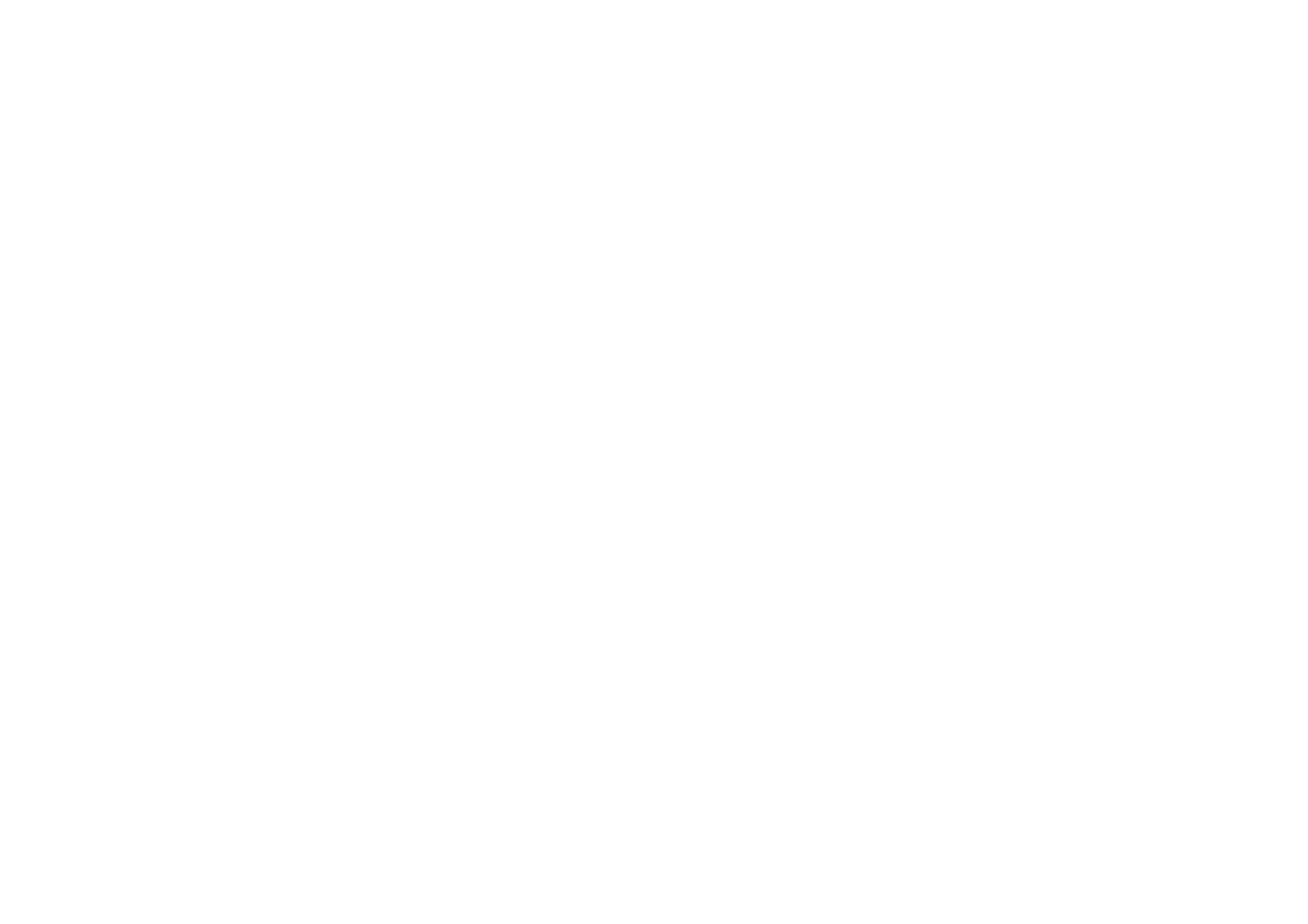| Based on the responses above, would written curriculum be a priority in your comprehensive plan?      | No |
|-------------------------------------------------------------------------------------------------------|----|
| Based on the responses above, would instructional practices be a priority in your comprehensive plan? | No |

#### **ASSESSMENT**

Chapter 4, Section 4.52, indicates that each school entity shall design an assessment system to do the following:

- Determine the degree to which students are achieving academic standards under Section 4.12 (relating to academic standards).
- Use assessment results to improve curriculum and instructional practices and to guide instructional strategies.
- Provide information requested by the Department regarding the achievement of academic standard.
- Provide summary information, including results of assessments under this section, to the general public regarding the achievement of students.

| Assessment                                 |       |       | <b>Type of Assessment</b> |           |
|--------------------------------------------|-------|-------|---------------------------|-----------|
| Acadience                                  |       |       | Diagnostic                |           |
|                                            |       |       |                           |           |
| <b>Frequency or Date Given</b>             | $K-2$ | $3-5$ | $6 - 8$                   | $9-12$    |
| Beginning of year, Middle of Year, End of  | Yes   | Yes   | No.                       | <b>No</b> |
| Year                                       |       |       |                           |           |
| Assessment                                 |       |       | <b>Type of Assessment</b> |           |
| English Language Arts Benchmark Assessment |       |       | <b>Benchmark</b>          |           |
|                                            |       |       |                           |           |
| <b>Frequency or Date Given</b>             | $K-2$ | $3-5$ | $6 - 8$                   | $9-12$    |
| Beginning, Middle, End of year             | Yes   | Yes   | <b>No</b>                 | <b>No</b> |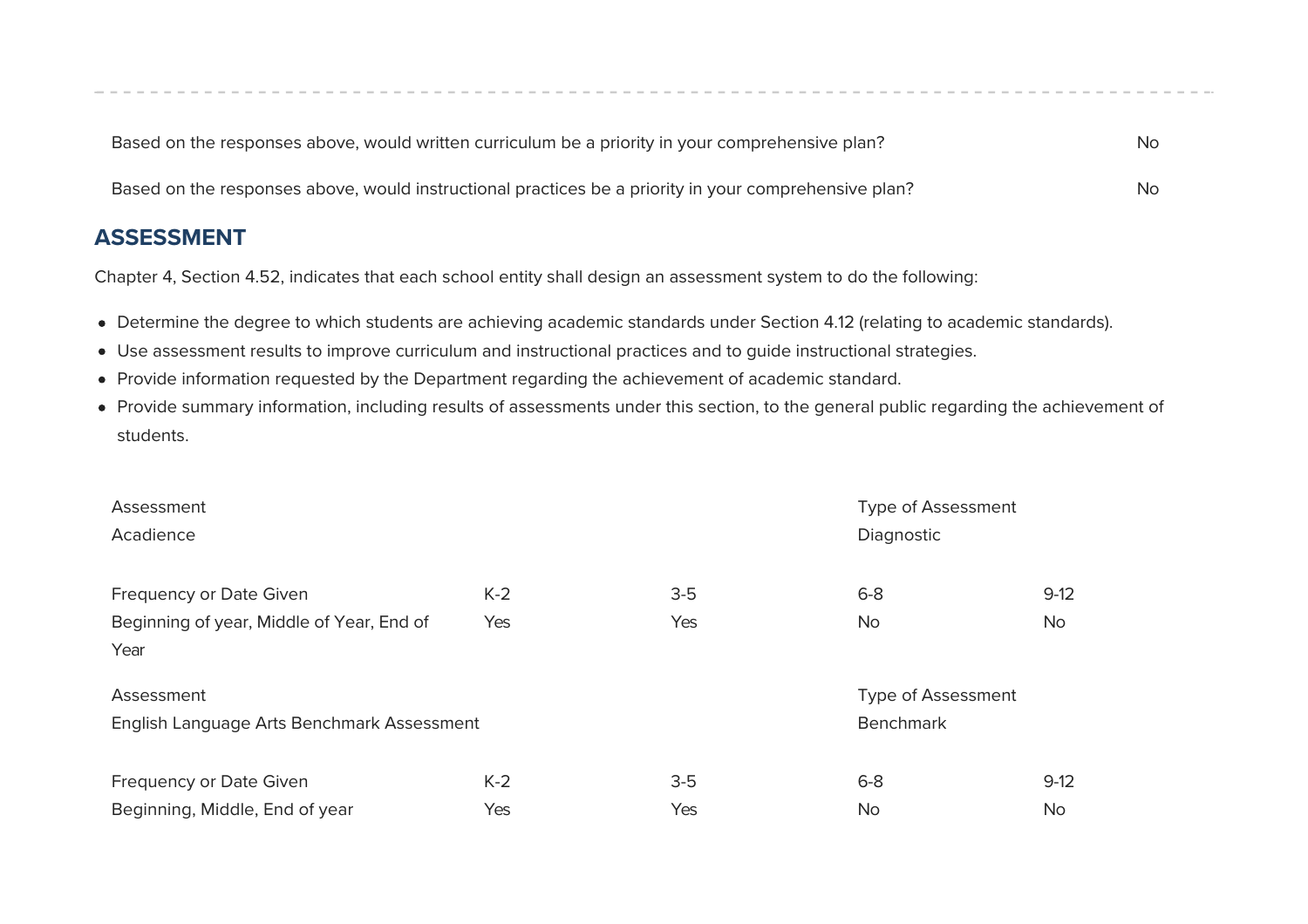| Assessment                                           |           | Type of Assessment |                           |           |
|------------------------------------------------------|-----------|--------------------|---------------------------|-----------|
| <b>Mathematics Benchmark Assessments</b>             |           |                    | <b>Benchmark</b>          |           |
| Frequency or Date Given                              | $K-2$     | $3-5$              | $6-8$                     | $9-12$    |
| Beginning, Middle, End of Year                       | Yes       | Yes                | <b>No</b>                 | <b>No</b> |
| Assessment                                           |           |                    | Type of Assessment        |           |
| Final Exams (English, Math, Science, Social Studies) |           |                    | Summative                 |           |
| Frequency or Date Given                              | $K-2$     | $3-5$              | $6-8$                     | $9-12$    |
| End of Course                                        | <b>No</b> | <b>No</b>          | <b>No</b>                 | Yes       |
| Assessment                                           |           |                    | <b>Type of Assessment</b> |           |
| <b>AP Exams</b>                                      |           |                    | Summative                 |           |
| Frequency or Date Given                              | $K-2$     | $3-5$              | $6-8$                     | $9-12$    |
| Annually                                             | <b>No</b> | No                 | <b>No</b>                 | Yes       |
| Assessment                                           |           |                    | <b>Type of Assessment</b> |           |
| <b>Curriculum Based Assessments</b>                  |           |                    | Formative                 |           |
| Frequency or Date Given                              | $K-2$     | $3-5$              | $6-8$                     | $9-12$    |
| As Needed                                            | Yes       | Yes                | Yes                       | Yes       |
| Assessment                                           |           |                    | <b>Type of Assessment</b> |           |
| Keystone Exams                                       |           |                    | Summative                 |           |
| Frequency or Date Given                              | $K-2$     | $3-5$              | $6-8$                     | $9-12$    |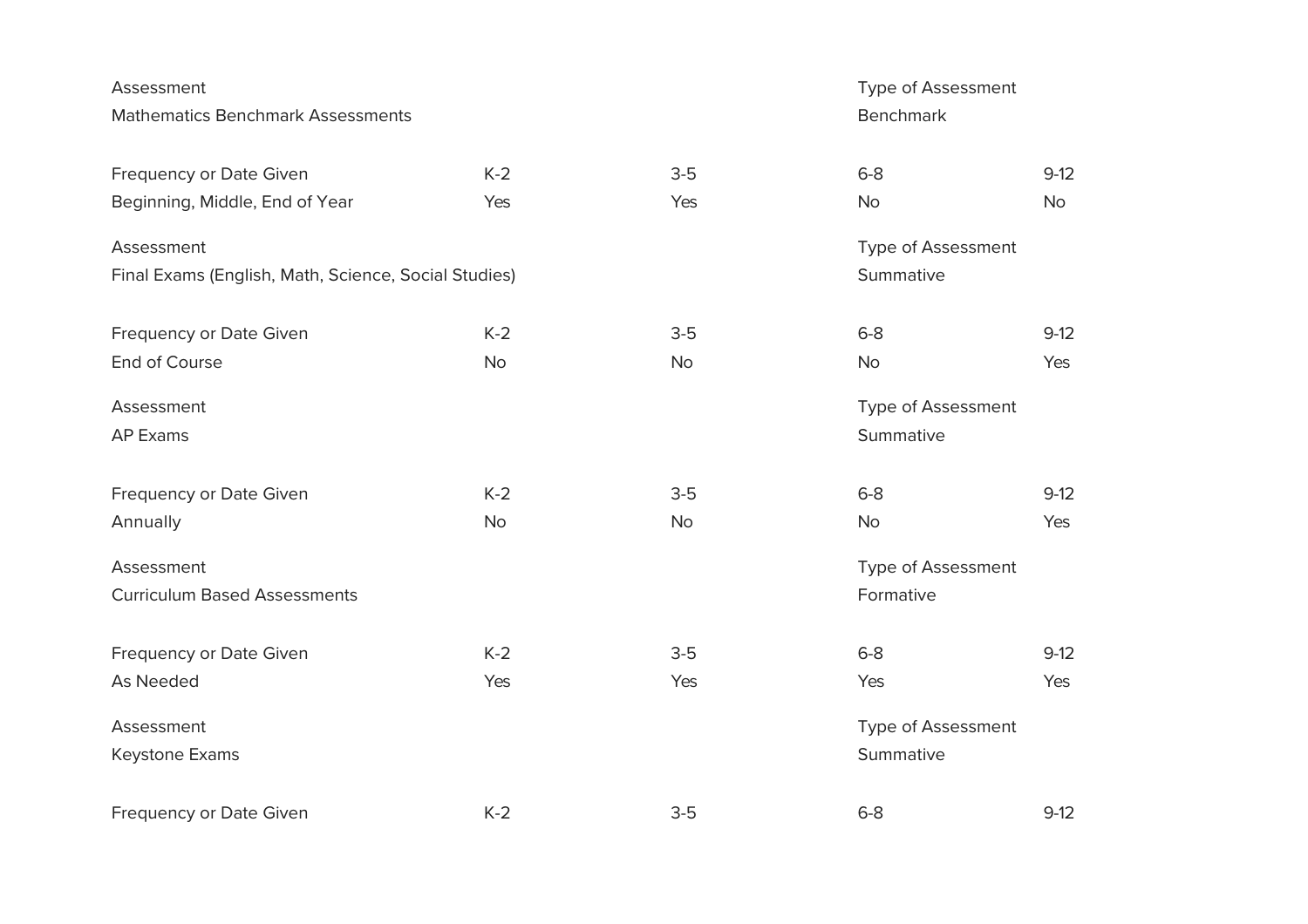| Annually                        | <b>No</b> | <b>No</b> | <b>No</b>                       | Yes       |
|---------------------------------|-----------|-----------|---------------------------------|-----------|
| Assessment<br><b>PSSA Exams</b> |           |           | Type of Assessment<br>Summative |           |
| Frequency or Date Given         | $K-2$     | $3-5$     | $6 - 8$                         | $9-12$    |
| Annually                        | <b>No</b> | Yes       | Yes                             | <b>No</b> |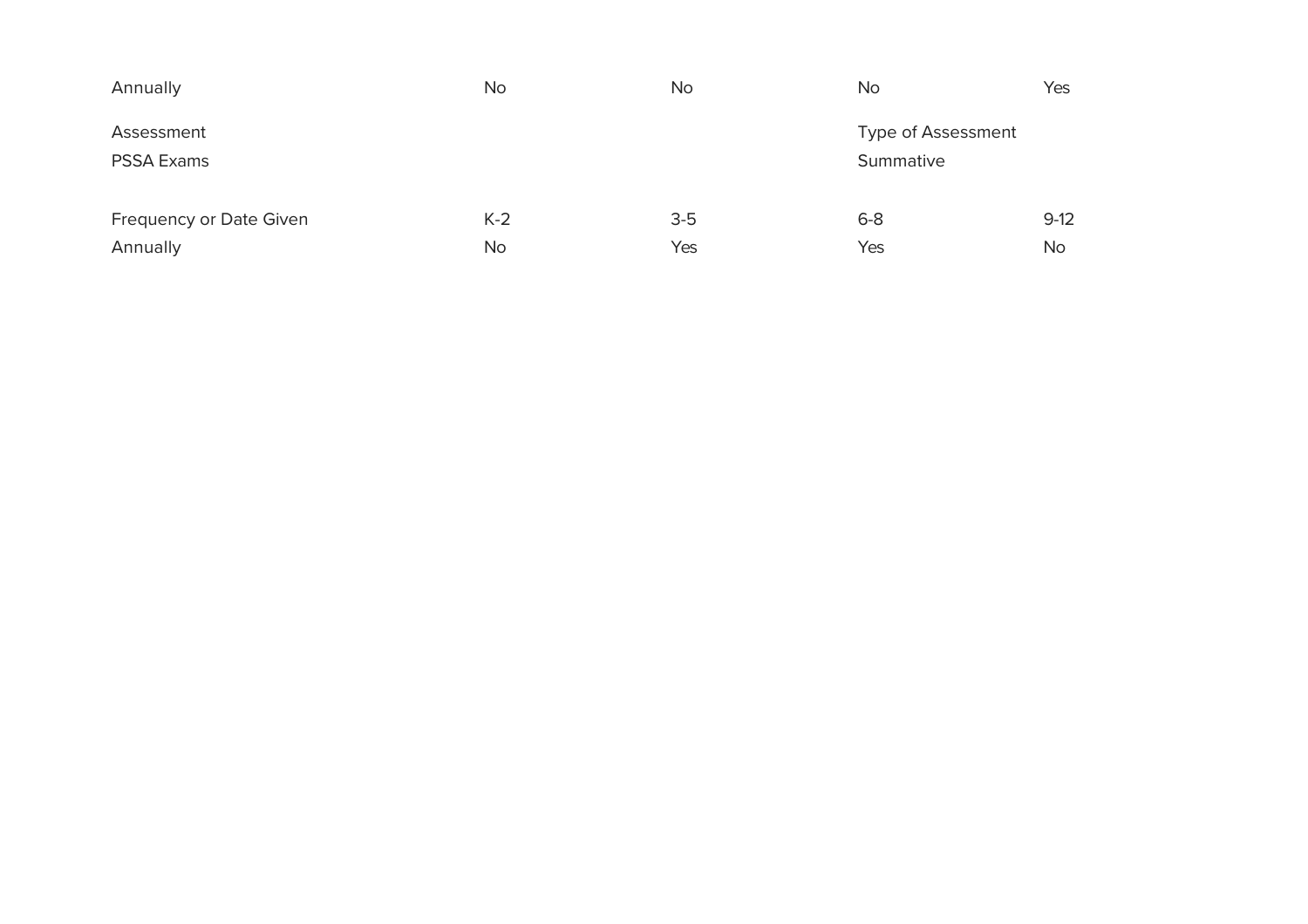#### **ASSESSMENT (CONTINUED)**

#### **FDUCATION ARFAS OF CFRTIFICATION**

A locally-selected assessment is one of the indicators used for the Future Ready PA Index's Grade 3 and/or Grade 7 Early Indicators of Success.

Future Ready PA Index's Grade 3 Early Indicators of Success - No Future Ready PA Index's Grade 7 Early Indicators of Success - No

#### Describe how your LEA uses benchmark and/or diagnostic assessments in instructional practices?

Acadience Early Literacy Assessments are given three times a year. Data from these assessments are reviewed during kid talk data meetings in our K-5 schools. Each students performance is discussed with the team and the need for intervention is determined. Once intervention groups are developed, staff members provide a prescribed intervention at a frequency of 5 days a week for 30 minutes. Progress monitoring of student progress occurs on a bi-weekly basis and the data is reviewed by the data team to determine if the intervention should continue or if alternative practices should occur. This process is repeated in the middle and end of the year to ensure that all students are making growth and/or exhibiting mastery by the end of each grade level. Benchmark assessments in ELA and Math are also administered in grades K-5. These assessments are done digitally and allow for our data teams consisting of grade level teachers, administrators and central office administrators to monitor student acquisition of grade level standards. Throughout the year, benchmark assessments are administered in the beginning, middle, and end of year to ensure that students are making gains and mastering grade level standards. Staff members use this data to design lessons to address student needs in relation to skills that have already been instructed but not mastered. Staff members also identify skills that are already mastered and provide enrichment opportunity in these skill areas. Intervention and enrichment opportunities are delivered during a building wide response to intervention time.